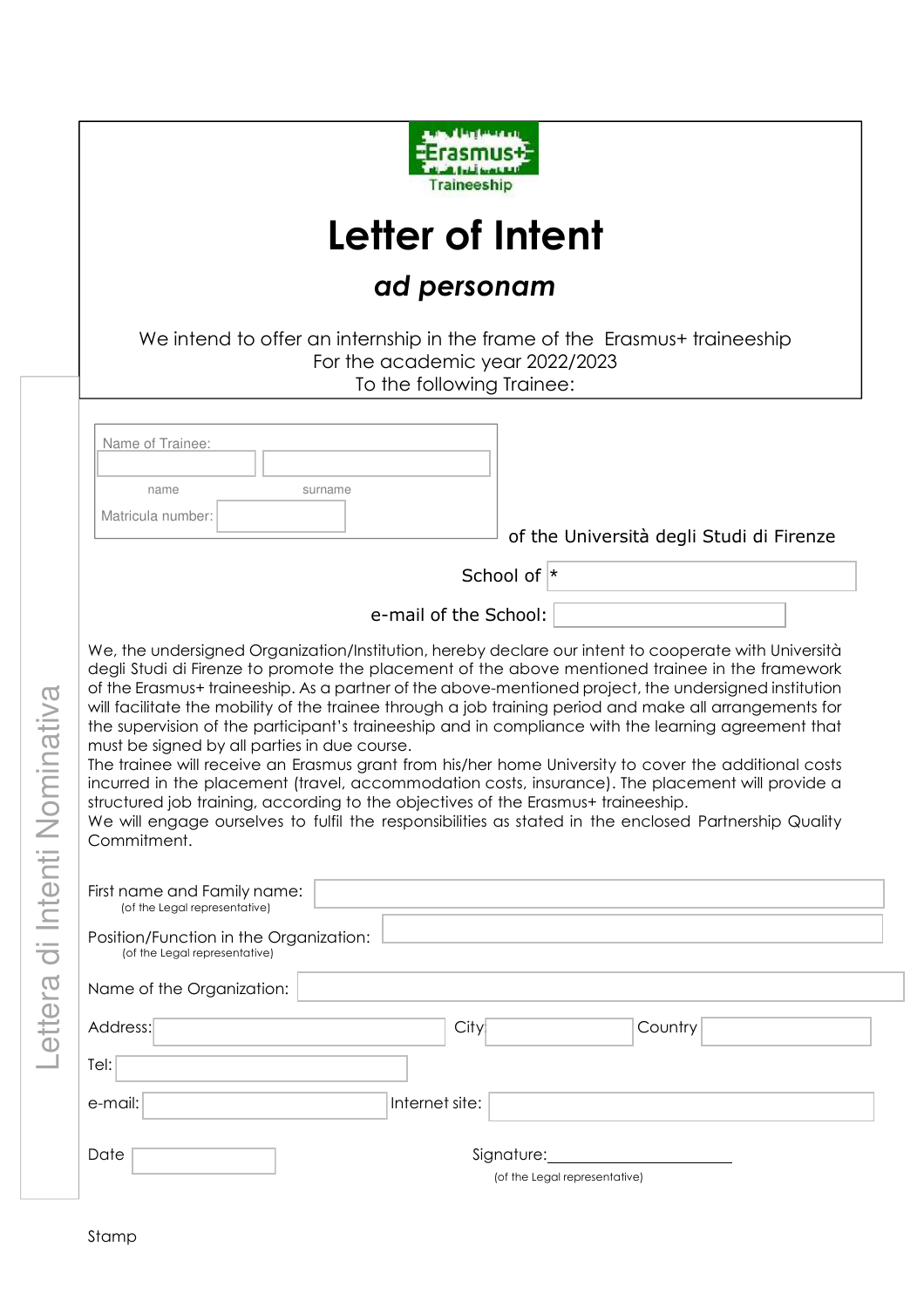| <b>PARTNER DETAILS</b>                                                                                                                    |                               |  |
|-------------------------------------------------------------------------------------------------------------------------------------------|-------------------------------|--|
| Organization name:                                                                                                                        |                               |  |
| Type of Organization: *                                                                                                                   |                               |  |
| Legal status: $*$                                                                                                                         |                               |  |
| Economics Sector: *                                                                                                                       |                               |  |
| Commercial Orientation:  *                                                                                                                |                               |  |
| Category of Work:  *                                                                                                                      |                               |  |
| Organization size-<br>¥<br>Staff:                                                                                                         |                               |  |
| <b>TUTORING</b>                                                                                                                           |                               |  |
| The Tutor Responsible for the Trainee in the Host organization will be Mr/Mrs/Dr.                                                         |                               |  |
| <b>TRAINEE PROFILE</b>                                                                                                                    |                               |  |
| We are willing to host:                                                                                                                   |                               |  |
|                                                                                                                                           |                               |  |
| Student $\int_0^{\frac{1}{5}}$ 1 <sup>st</sup> cycle $\int_0^{\frac{1}{25}} 2^{5}$ cycle                                                  |                               |  |
| Graduate $\Box$ 1 <sup>st</sup> cycle graduate $\Box$ 2 <sup>st</sup> cycle graduate                                                      |                               |  |
| PhD student                                                                                                                               |                               |  |
| PhD graduate                                                                                                                              |                               |  |
| months (min. $2 - max.12$ )<br>for                                                                                                        |                               |  |
|                                                                                                                                           |                               |  |
| School of                                                                                                                                 |                               |  |
| of the University of Florence in the following fields of job training (please give a short description<br>of the trainee's activity/job): |                               |  |
|                                                                                                                                           |                               |  |
|                                                                                                                                           |                               |  |
|                                                                                                                                           |                               |  |
|                                                                                                                                           |                               |  |
| First name and Family name:<br>(of the Legal representative)                                                                              |                               |  |
| Position/Function in the Organization:                                                                                                    |                               |  |
|                                                                                                                                           | Signature:                    |  |
|                                                                                                                                           | (of the Legal representative) |  |

Lett  $\mathbb O$ ra di In te $\subseteq$ ti Nomina tiv

 $\varpi$